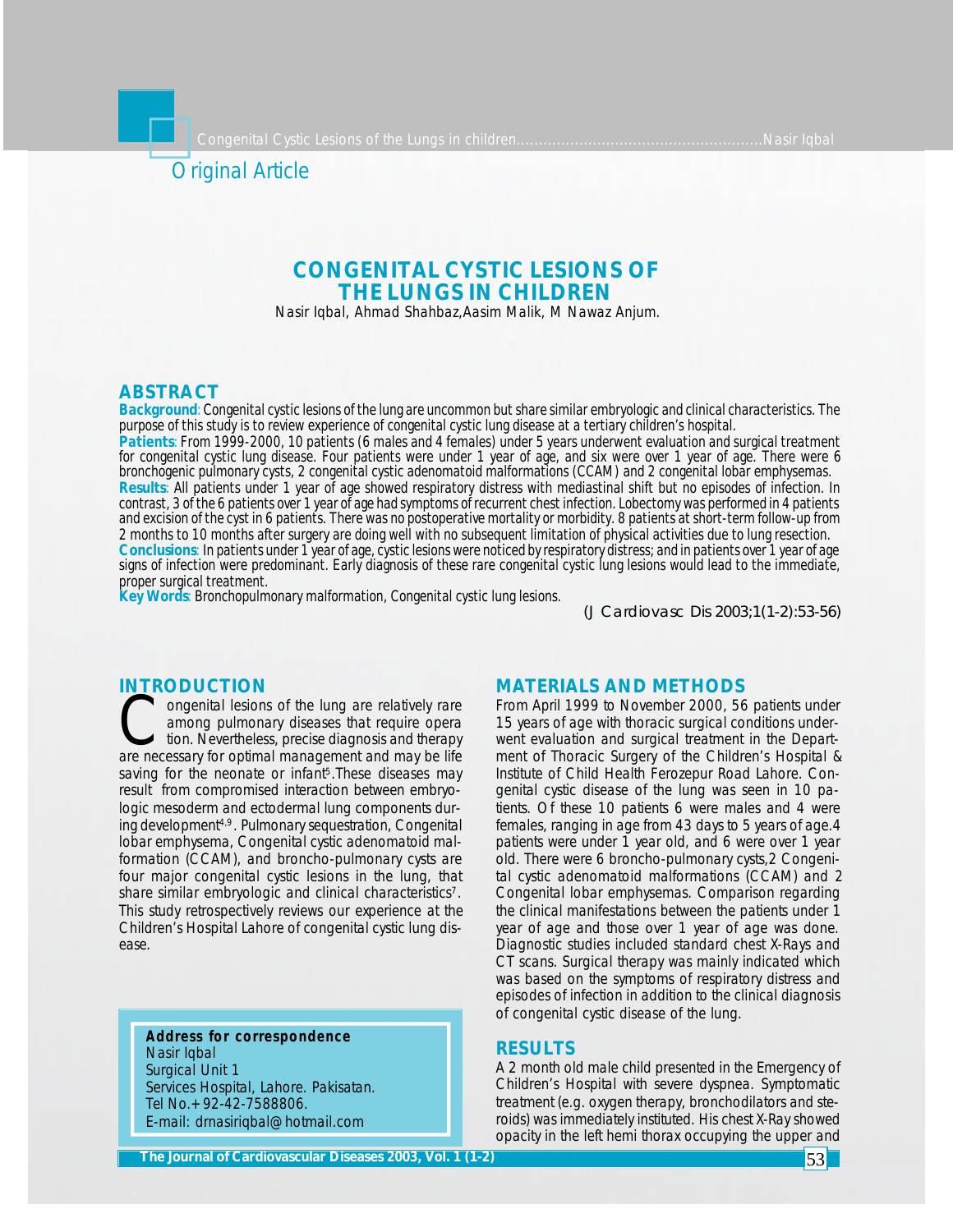mid zones. His condition deteriorated after few hours. Prompt surgery was planned and done. Left postero-lateral thoracotomy revealed upper emphysematous lobe herniating towards the mediastinum and right hemithorax. Left upper lobectomy was done. Histo-pathology confirmed the diagnosis of infantile lobar emphysema. Postoperative recovery was uneventful.

Another patient, 43 days old, came in the Emergency with the complaints of shortness of breath for 7days



Fig:1 ( X-Ray Chest PA View)



Fig:2 (X-Ray Chest PA View)

and fever for 5 days. Shortness of breath was gradually increasing in intensity with the passage of time as observed by the parents. His chest X-Ray showed an opacity in the right hemi thorax, occupying  $3/4<sup>th</sup>$  of the hemi thorax.

Right postero-lateral thoracotomy for middle lobec-The Journal of Cardiovascular Diseases 2003, Vol. 1 (1-2) **54 September 2008** 54 September 2014 54 September 2014



Fig:3 ( X-Ray Chest PA View)



Fig: 4 (CT Scan Thorax)

tomy was done. Histo-pathology report gave the diagnosis of congenital cystic adenomatoid malformation (CCAM).

A 4 months old, female child referred from the Medical ward of Children's Hospital Lahore with the complaints of shortness of breath (gradual) for the last 1 month, cough and vomiting for 1 month and fever for 15 days. There was difficulty in taking oral feed as well. On chest x-ray there was hyper lucency in the right hemi thorax, mimicking right pneumothorax. CT scan of chest was done, which showed a large cyst compressing the healthy lung.

Right postero-lateral thoracotomy was done for the



Fig:5 (CT Scan Thorax)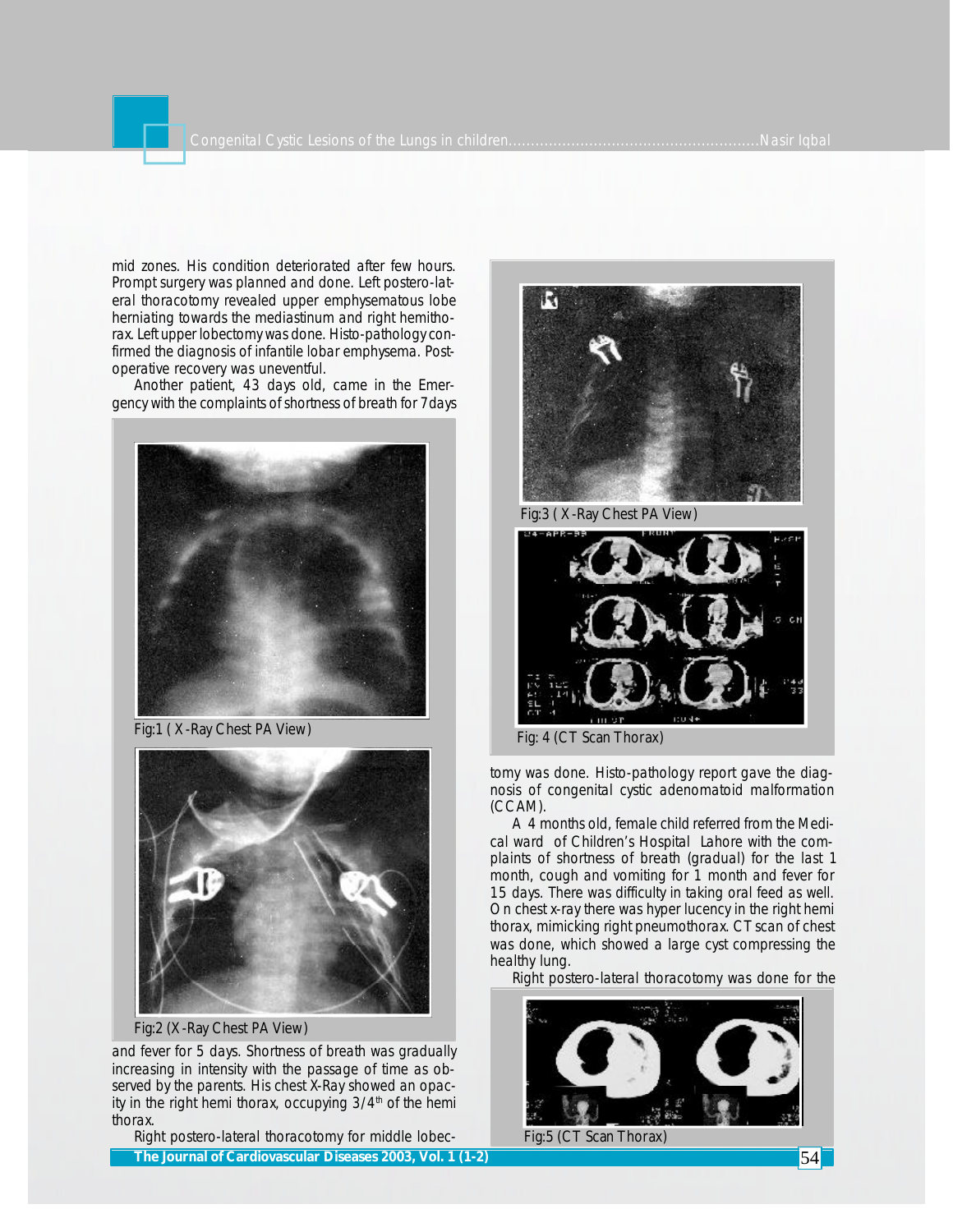

Fig:6-7 (X-Ray Chest PA View)

excision of the lung cyst. The right lung blossomed after the removal of cyst. Histo-pathology report confirmed the pre-operative diagnosis of a lung cyst.

A 6 months old, male child referred from general medical ward with the complaints of shortness of breath for the last 1 month, cough which was productive for the last 1month, and fever for the last 25 days. Though the general course of the disease was down hill but he was stable when examined by the thoracic team. His chest X-Ray showed hyperlucency with absent bronchovascular markings in the right hemi thorax. CT scan chest confirmed the diagnosis of a cyst in the right hemi thorax.

Right Thoracotomy was done. There was a large cyst which was compressing the whole lung completely. The cyst was excised totally. It's communication with the upper lobe was suture ligated.The post operative recovery

was smooth and uneventful. Histo Pathology report: simple lung cyst.

Of these 10 patients, 6 had bronchogenic pulmonary cysts, 2 had congenital cystic adenomatoid malformation (CCAM), and 2 were congenital lobar emphysemas. Surgery was done in all the 10 patients. Excision of the cyst was done in 6 patients. Lobectomy was done in 4 patients with congenital cystic adenomatoid malformation and congenital lobar emphysema. There was no incidence of post operative mortality or morbidity. Emergency thoracotomy had to be performed in 1 case of congenital lobar emphysema and in 1 case of broncho pulmonary lung cyst.

To summarize the cases we experienced, all the patients under 1 year of age were symptomatic, and the major cause of respiratory distress was mediastinal shift due to the cystic lesions. In contrast the patients over 1 year old presented with recurrent chest infections predominantly. Chest x-ray and CT scan chest were the major investigations performed.8 patients at short-term follow-up ranging from 2 months to 10 months after surgery are doing well with no subsequent limitation of physical activities due to lung resection/ thoracic surgery.

#### **DISCUSSION**

During the development of the embryo, separation of the trachea and esophagus occurs, and migration of the early lung bud takes place. The lung tissue shows further differentiation thereafter into airway epithelium and alveolar cells. In this developmental stage, numerous abnormalities can take place<sup>1</sup> .Bronchopulmonary foregut malformations are combinations of these forms of disordered lung growth such as dysplasia, hypoplasia,or hyperplasia involving one or more structural components of the lung.

Bronchogenic pulmonary cysts were the most common lesion in our series, e.g. 6 cases, and are examples of anomalies occurring early in lung development. They may be lined with squamous epithelium rather than respiratory epithelium, presumably due to recurrent infection<sup>6</sup>.

Congenital cystic adenomatoid malformation probably results from a cessation of bronchial maturation and concomitant overgrowth of mesenchymal elements, which produce the adenomatoid appearance of the anomaly in the early stage of development<sup>2, 10</sup>. Histologically,cartilage is absent, reflecting the bronchial maldevelopment.There often exists a small bronchial communication which leads to infection and over inflation of the cystic disease. In our study there were 2